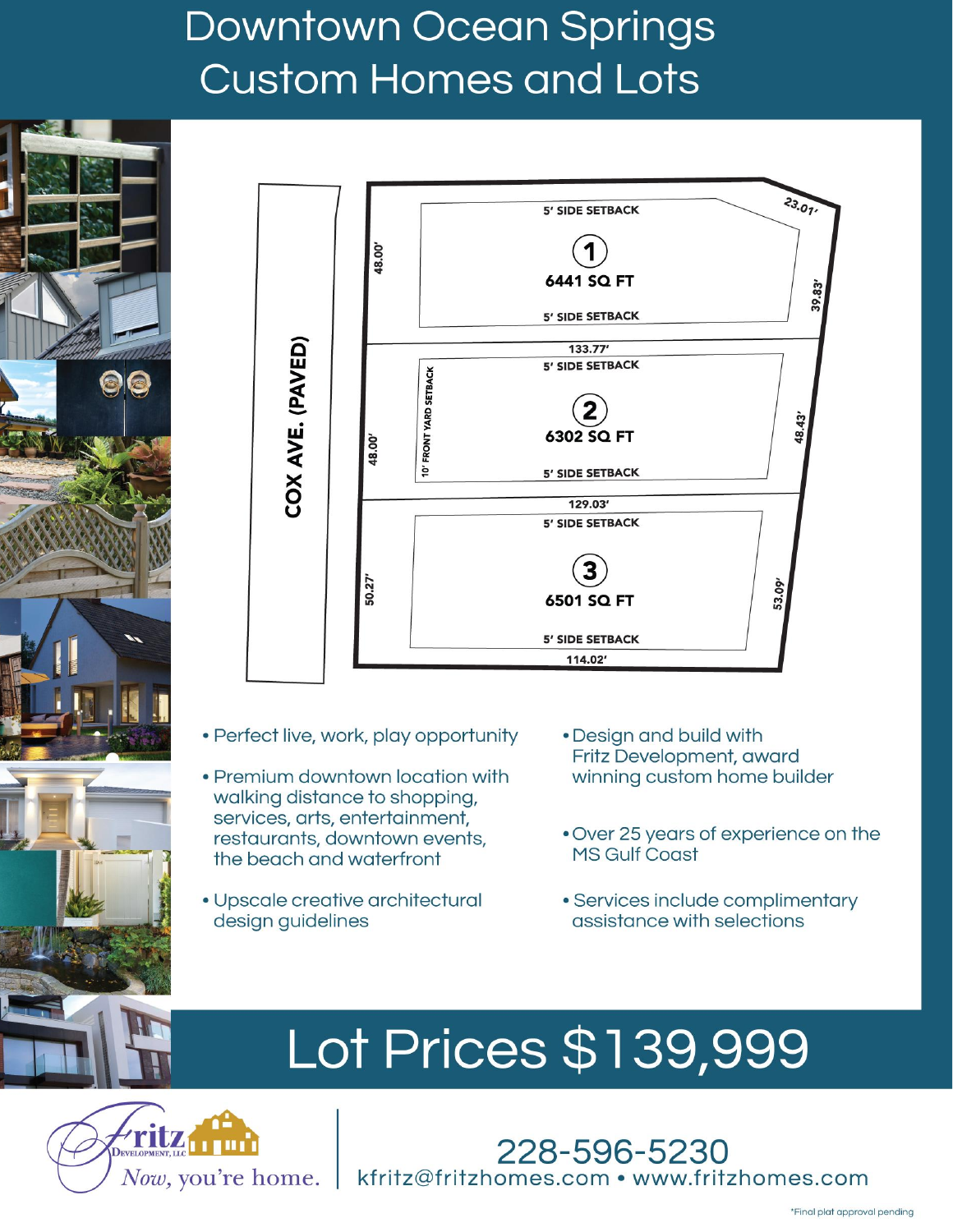# **CONDITIONS AND RESTRICTIONS FOR ROSETTI PARK**

(To be filed upon receipt of final plat approval)

THIS DECLARATION is made this (date), by Applewhite Properties, LLC, a Mississippi Limited Liability Company, for itself, its successors, grantees and assigns, hereinafter referred to as "Declarant".

# WITNESSETH:

WHEREAS, Declarant is the owner of certain real property in Jackson County, Mississippi,

which is more particularly described as follows, to-wit:

Lots 1 through 7, inclusive, ROSETTI PARK (PHASES 1 AND 2), a subdivision in Ocean Springs, Mississippi, according to a plat thereof recorded in Plat Book \_\_ at Page of the public records of Jackson County, Mississippi.

NOW THEREFORE, Declarant hereby declares that all of the properties described above shall be held, sold and conveyed subject to the following easements, covenants, conditions and restrictions, which are for the purpose of protecting the value and desirability of, and which shall run with, the real property and be binding on all parties having any right, title or interest in the described properties or any part thereof, their heirs, successors and assigns, and shall inure to the

benefit of each owner thereof.

# ARTICLE I

#### DEFINITIONS

Section 1. "Owner" shall mean and refer to the owner of record, whether one or more persons or entities, of a fee simple title to any Lot which is a part of the Properties, including contract sellers, but excluding those having such interest merely as security for the performance of an obligation.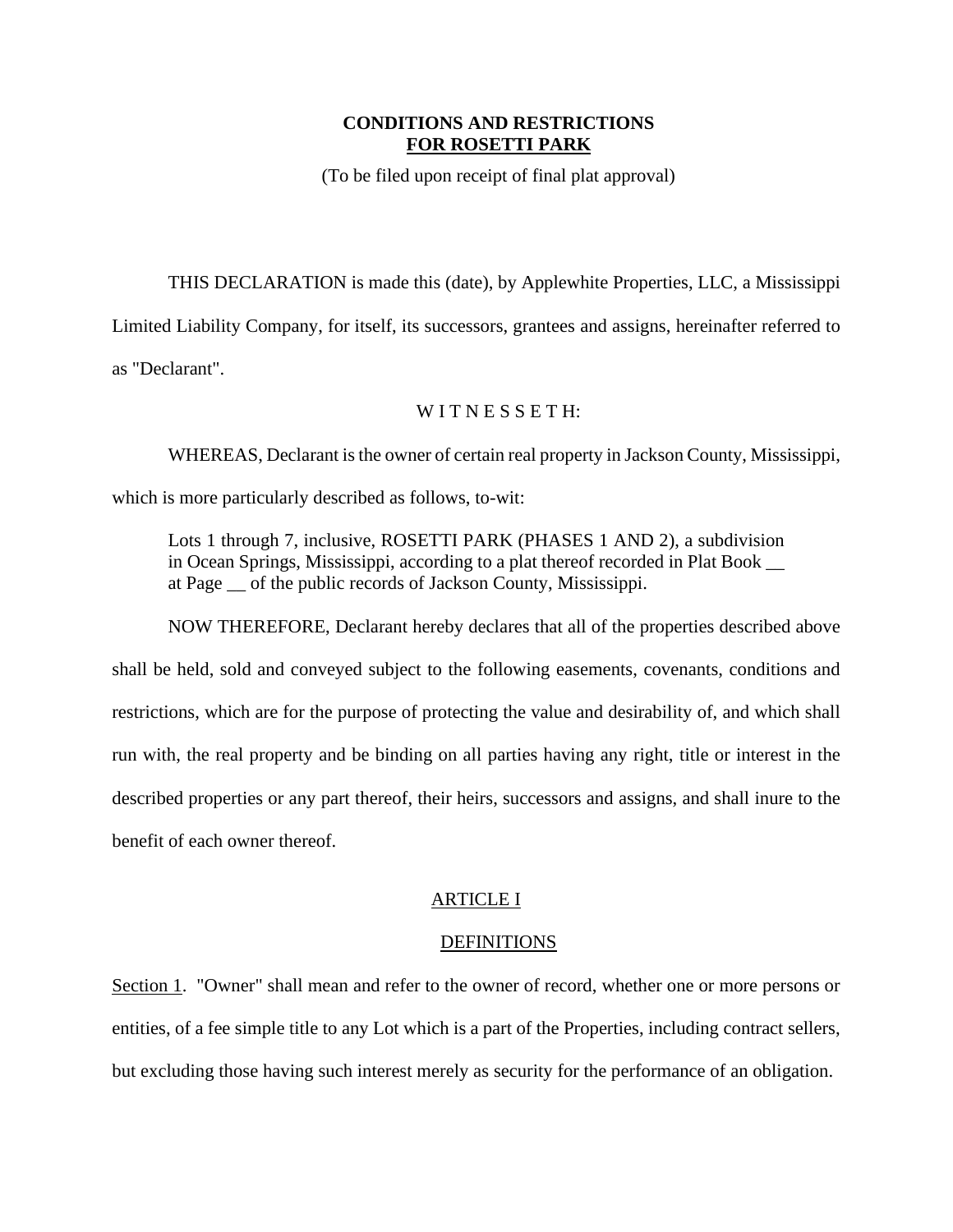Section 2. "Properties" shall mean and refer to that certain real property hereinabove described, and such additions thereto as may hereafter be brought within the jurisdiction of the Association.

Section 3. "Lot" shall mean and refer to numbered Lots 1 through 3 as illustrated and shown on the plat of Rosetti Park, as recorded in the public records of Jackson County, Mississippi.

Section 4. "Building Site" shall mean those fractional parts of adjacent lots or one or more lots and all or a portion of an adjacent lot, which are more particularly described and defined in Section 20 of Article VI of this Declaration.

Section 5. "Home" or "dwelling" shall mean and refer to the principal building situated upon a Lot which is designated and intended for use and occupancy as a residence by a single family.

Section 6. "Living Unit" shall mean and refer to a Lot and the Home constructed thereon.

Section 7. "Declarant" shall mean and refer to APPLEWHITE PROPERTIES, LLC, a Mississippi Limited Liability Company, and its successors, assigns and nominees.

Section 8. "Outbuilding" shall mean an accessory structure on a lot primarily used for storage, parking, or similar activities that is not designed or intended for occupancy as a dwelling unit.

Section 9. "Accessory Cottage" shall mean an accessory living unit located on the same lot as a principal structure.

#### ARTICLE II

#### ARCHITECTURAL CONTROL

Section 1. Architectural Approval. No building, fence, wall, swimming pool, mailbox, decorative objects placed in yards, Landscaping, or other structure shall be commenced, erected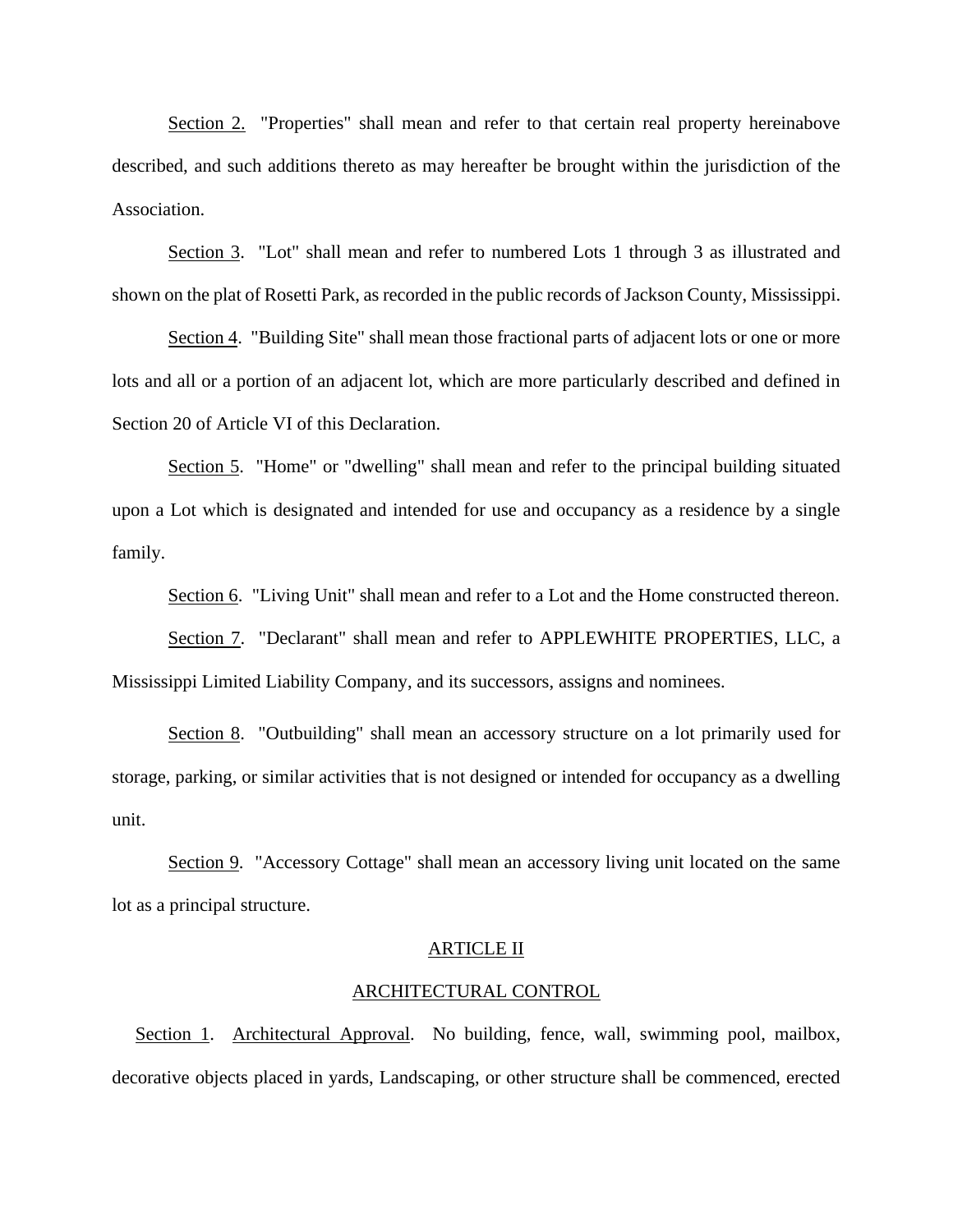or maintained upon the Properties, nor shall any exterior addition to or change or alteration therein be made until the plans and specifications showing the nature, color, kind, shape, height, materials, roof, and location of the same, shall have been submitted to and approved in writing as to harmony of external design and location in relation to surrounding structures and topography by the Architectural Control Committee composed of at least two (2) and not more than five (5) representatives appointed as herein provided. In the event said committee fails to approve or disapprove such design and location within thirty (30) days after said plans and specifications have been submitted to it, approval will not be required and this Article will be deemed to have been fully complied with.

Section 2. Architectural Control Committee. The initial Architectural Control Committee shall be composed of Roger Dale Applewhite and Victoria Rosetti-Applewhite. Upon the death or resignation of a member or members of the committee, the remaining member or members shall have full authority to designate successor members. The Declarant shall have the authority to appoint committee members in addition to the two (2) original members. Neither the members of the committee nor its designated representatives shall be entitled to any compensation for services performed pursuant to this covenant.

Section 3. Granting of Variances. When a building or other structure has been erected or its construction is substantially advanced and the building is located on any lot or building site in a manner that constitutes a violation of these covenants, conditions and restrictions or the building setback lines shown on the recorded plat, or if the Architectural Control Committee, in its sole discretion, determines that a variance is desirable in order to best accommodate the location of a planned building on a particular lot, the Architectural Control Committee may release the lot or building site, or parts of it, from any part of the covenants, conditions and restrictions, or setback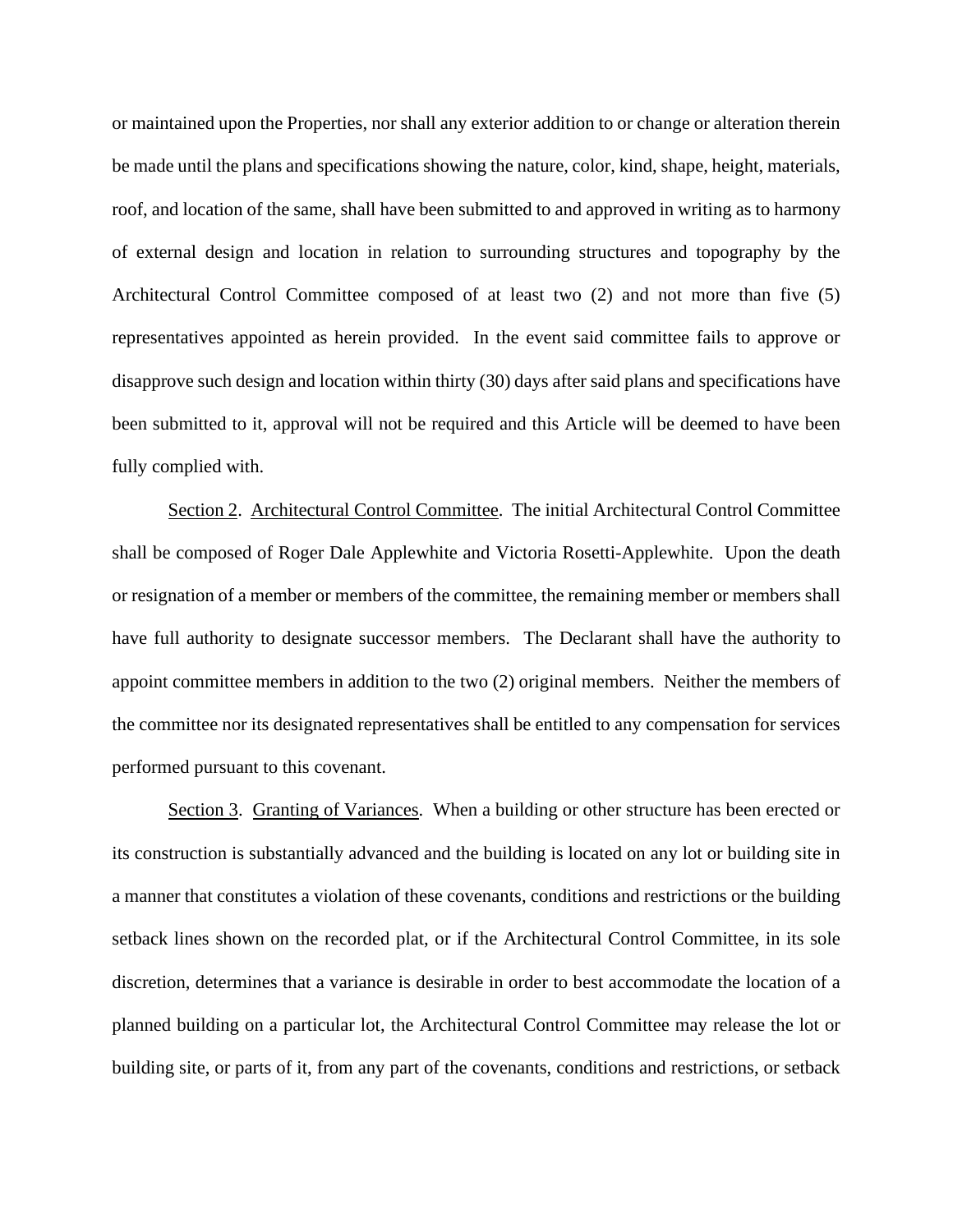lines, that are violated. The Architectural Control Committee shall not give such a release except for a violation that it determines to be a minor or insubstantial violation in its sole discretion. Provided, however, that the Architectural Control Committee shall have no authority to grant a variance of Ocean Springs ordinances, zoning regulations or Unified Development Code, including, but not limited to, those that may be contained in these covenants, conditions and restrictions. Neither the declarant, nor the Architectural Control Committee, nor any of the respective members, shall in any way be liable or be held liable to any Owner, the Association, or any other person or entity resulting from its good faith exercise of the discretionary authority conferred by this Section.

#### ARTICLE III

#### DUTY TO CLEAR A LOT IF OWNER

#### ELECTS NOT TO REBUILD AFTER DESTRUCTION

In the event of damage to or destruction of any Home on the Properties by fire, windstorm, water, or other cause whatsoever, and the Owner elects not to rebuild the Home, then the Owner shall be required to clear the Lot within ninety (90) days after the damage or destruction to the Home. The Owner shall be required to maintain the Lot in a clean and presentable manner, free from all trash and rubble, and to maintain the Lot so that it is in harmony with the surrounding property.

#### ARTICLE IV

#### RESTRICTIONS AS TO USE,

#### OCCUPANCY AND APPEARANCE

Section 1. General. All of the Lots shall be used and occupied as single family residences and no structures shall be erected, altered, placed or permitted to remain other than one single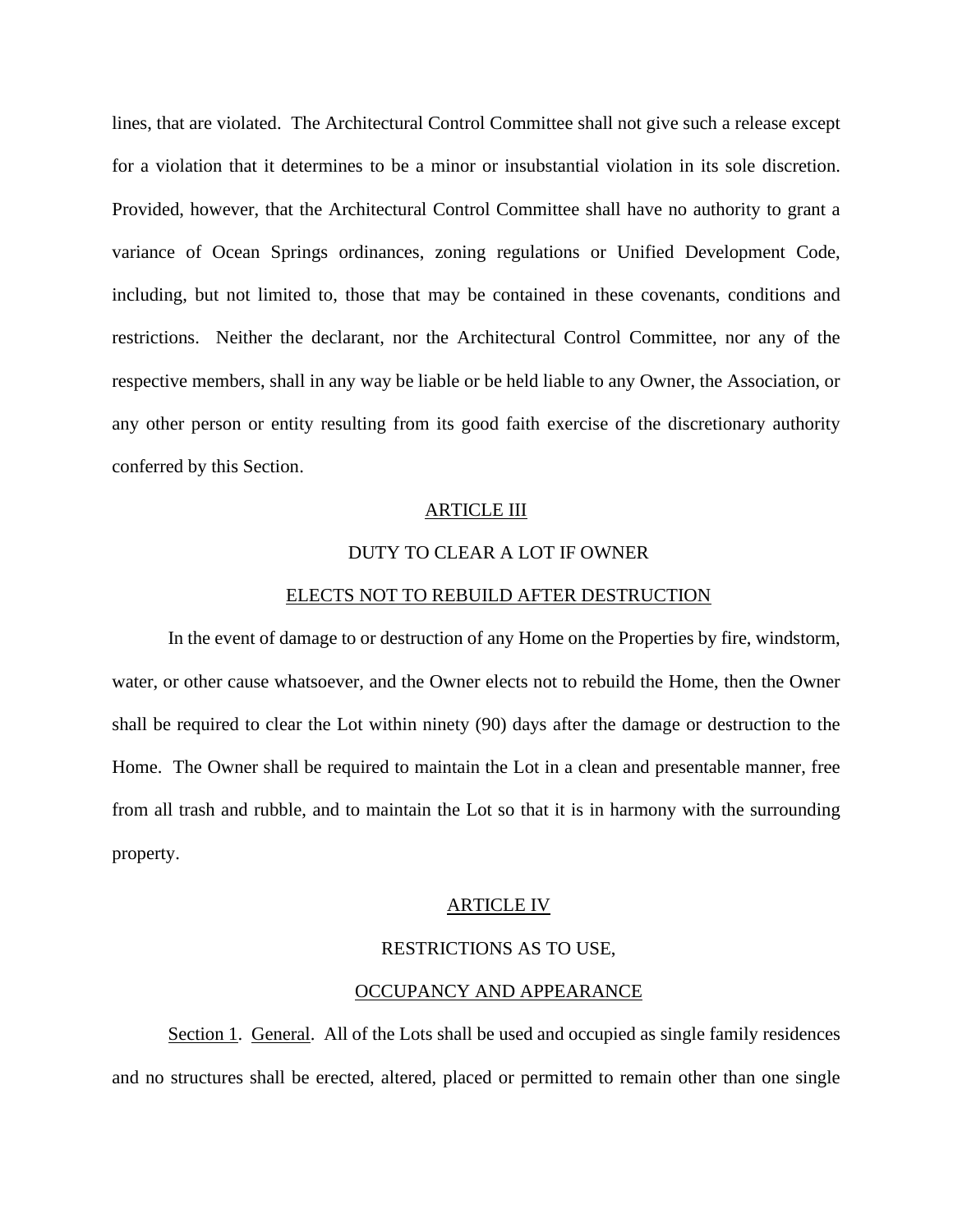family dwelling with a private garage for not more than three (3) vehicles and one (1) storage or outbuilding. No building, fence, wall, swimming pool or other structure shall be erected or placed on any Lot, except in accordance with the provisions of this Declaration, including written permission of the Architectural Control Committee. No alteration to the exterior (appearance) of any Home, Lot, building, fence, landscaping, or other structure shall be made without the written permission of the Architectural Control Committee created hereunder. No vinyl siding or E.I.F.S. (exterior insulation and finish system – synthetic stucco) shall be permitted. Each Owner shall be responsible for his/her own exterior maintenance, landscaping, and maintenance of the landscaping, so long as it does not interfere with the adjoining Lot Owners, and is consistent with these Covenants, Conditions and Restrictions, and harmonious with the surrounding improvements.

#### Section 2. Building Setback Requirements.

No building shall be located on any lot in the subdivision nearer than ten (10) feet to the front lot line, nearer than five (5) feet to any interior lot line, and nearer than ten (10) feet to the back or rear lot line. For the purpose of these covenants, conditions and restrictions, eaves, steps and open patios shall not be considered a part of the building. If a condition is in conflict with regulations of the City of Ocean Springs, the stricter regulation shall prevail.

Section 3. Dwelling Size. The dwellings on Lots 1 to 3 of Phase 1 and 4 to 7 of Phase 2, inclusive, shall have a minimum of 1800 square feet of heated and cooled living area if a single story residence and 2800 square feet of heated and cooled living area if a two story residence. All lots shall have a (covered or enclosed, attached or detached) vehicle storage area (if the storage area is only covered, it shall be located behind ¾ of the footprint of the principal structure) for at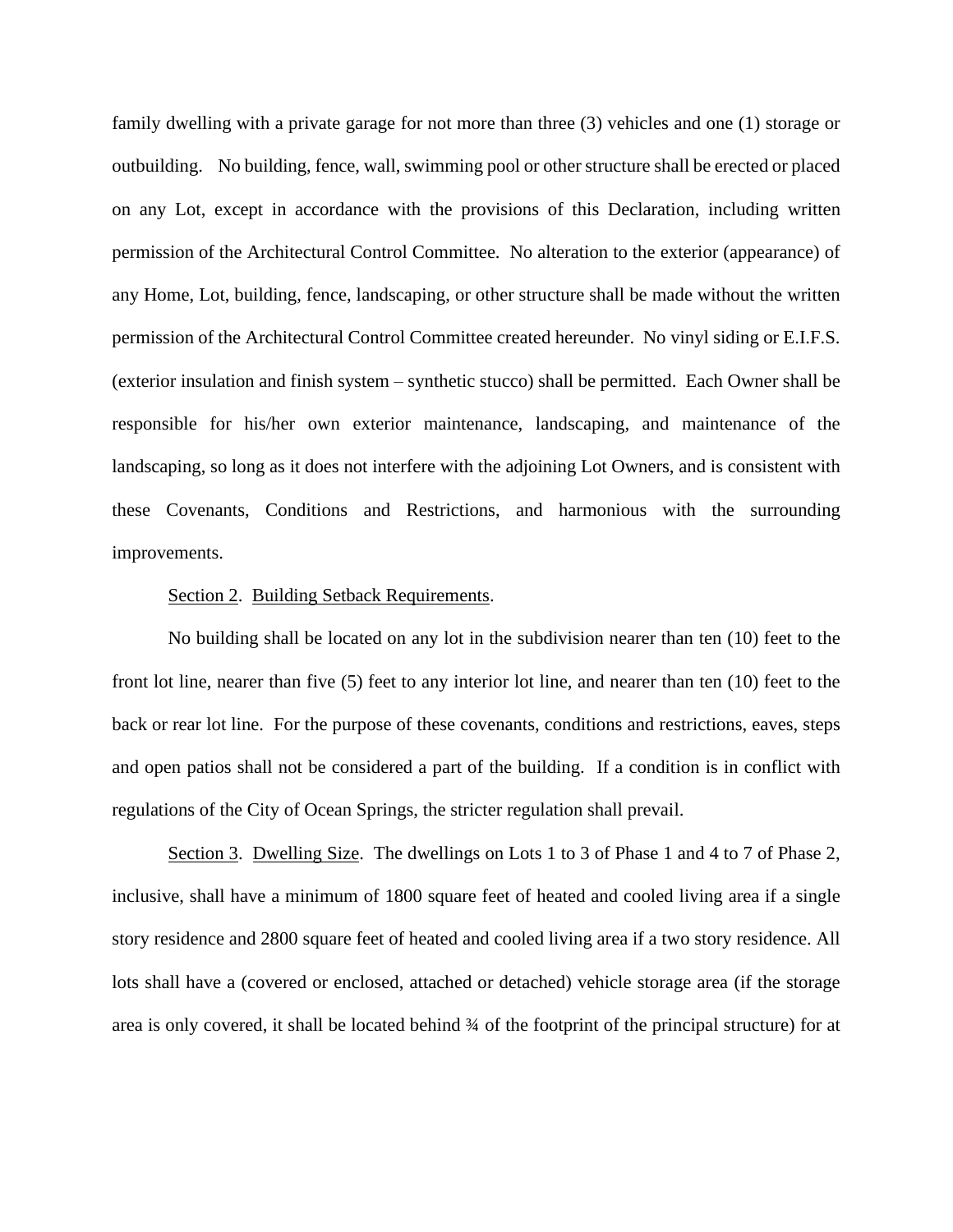least two (2) vehicles. For purposes of determining heated and cooled living area, porches (other than glass-enclosed porches), garages, and storage areas shall not be included.

Section 4. Fences. All fences to be constructed on any lot shall be no greater than six foot high, constructed of high quality materials such as aluminum, wrought iron, stucco, living walls, and other artistic expressions and must be approved by the Architectural Control Committee. No other fences will be allowed. Furthermore, fences shall not be painted or stained and the materials shall not be altered in any way. Expenses for repair or replacement of fences located on common property lines shall be shared equally by the respective property owners.

Section 5. Temporary Structures. No structure of a temporary nature (trailer, shack, tent or other building) shall be moved to, placed upon or used on any Lot at any time, either temporarily or permanently, excepting, however, that during periods of construction, contractors shall be permitted a single storage shed on each separate construction site.

Section 6. Building Condition, General Appearance, Nuisance, and Health Regulations. All premises shall be maintained in good repair, shall be clean and sanitary at all times, and no nuisance and no violation of the rules and regulations of the State Board of Health or any governmental agency shall be permitted.

Section 7. Noxious and Offensive Trade. No noxious or offensive trade or activity shall be carried out upon the Properties nor shall anything be done thereon which may be or become an annoyance to the other Owners. Floodlights, bells, telephones, music, number or noise level of pets, air pollutants, etc. shall not be such as to constitute a nuisance to or impair the enjoyment of neighboring lots or building sites.

Section 8. Signs. No professional, commercial or other signs of any kind shall be erected or maintained on any Lot or Home by any Owner except with the written permission and direction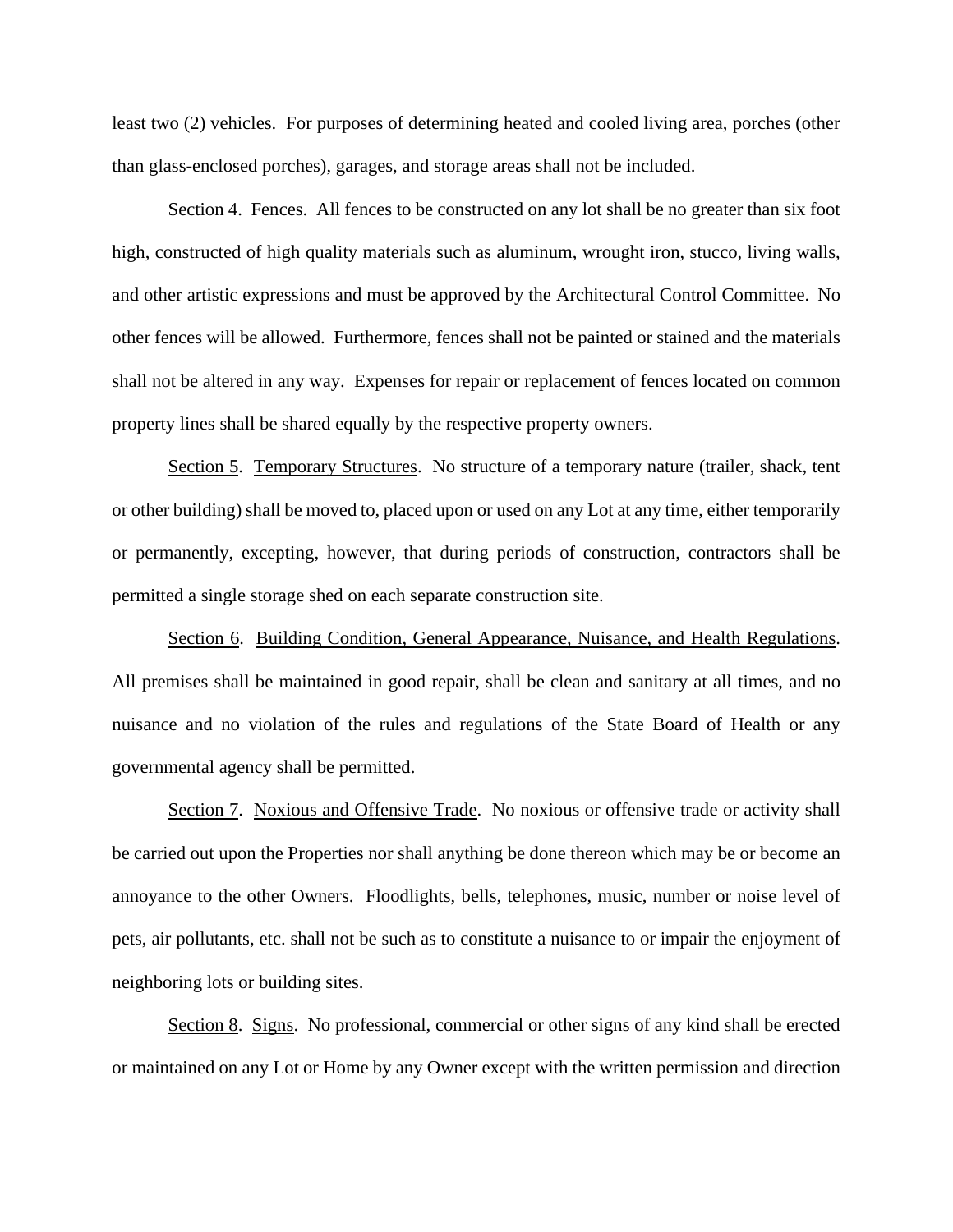of the Association, or except as otherwise required by law, it being understood that the will not grant permission by the ACC unless reasonably necessary to avert serious hardship to an Owner. However, an Owner may place a professionally made "For Rent" or "For Sale" sign no larger than three (3) square feet in size on the Lot. This restriction is not applicable to the Declarant during any such period of time that Declarant owns any Lot and is offering any said Lot, Home or Living Unit for sale.

Section 9. No Clothes Lines. No outside clothes lines or other items detrimental to the appearance of the Properties shall be permitted on any Lot. All personal garbage and trash receptacles which are to be furnished by the Owners must be hidden from view.

Section 10. Animals. No livestock, animals, chickens or fowl of any kind shall be permitted on the Properties except for dogs and cats owned as personal pets which shall not be kept in such number or manner as to interfere with to other Owners' quiet emjoyment of Lots. In addition, no dogs shall be permitted on the Properties except inside a Home or fenced-in area, without being on a leash and under the immediate control of a responsible individual.

Section 11. No lot shall at any time be used for the purpose of any trade, business, manufacture or public amusement. Signage of any kind is strictly prohibited, with the exception of real estate "for sale" signs.

Section 12. Nuisances. No nuisance shall be allowed upon the Properties, nor any use or practice that is a source of annoyance to residents or which interferes with the peaceful possession and proper use of the Property by its residents. All parts of the Properties shall be kept in a clean and sanitary condition, and no rubbish, refuse or garbage allowed to accumulate or any fire hazard allowed to exist. No Owner shall permit clothes, towels, or other items of personal property to be hung, draped, or otherwise displayed on the patio for the purpose of drying or for any other purpose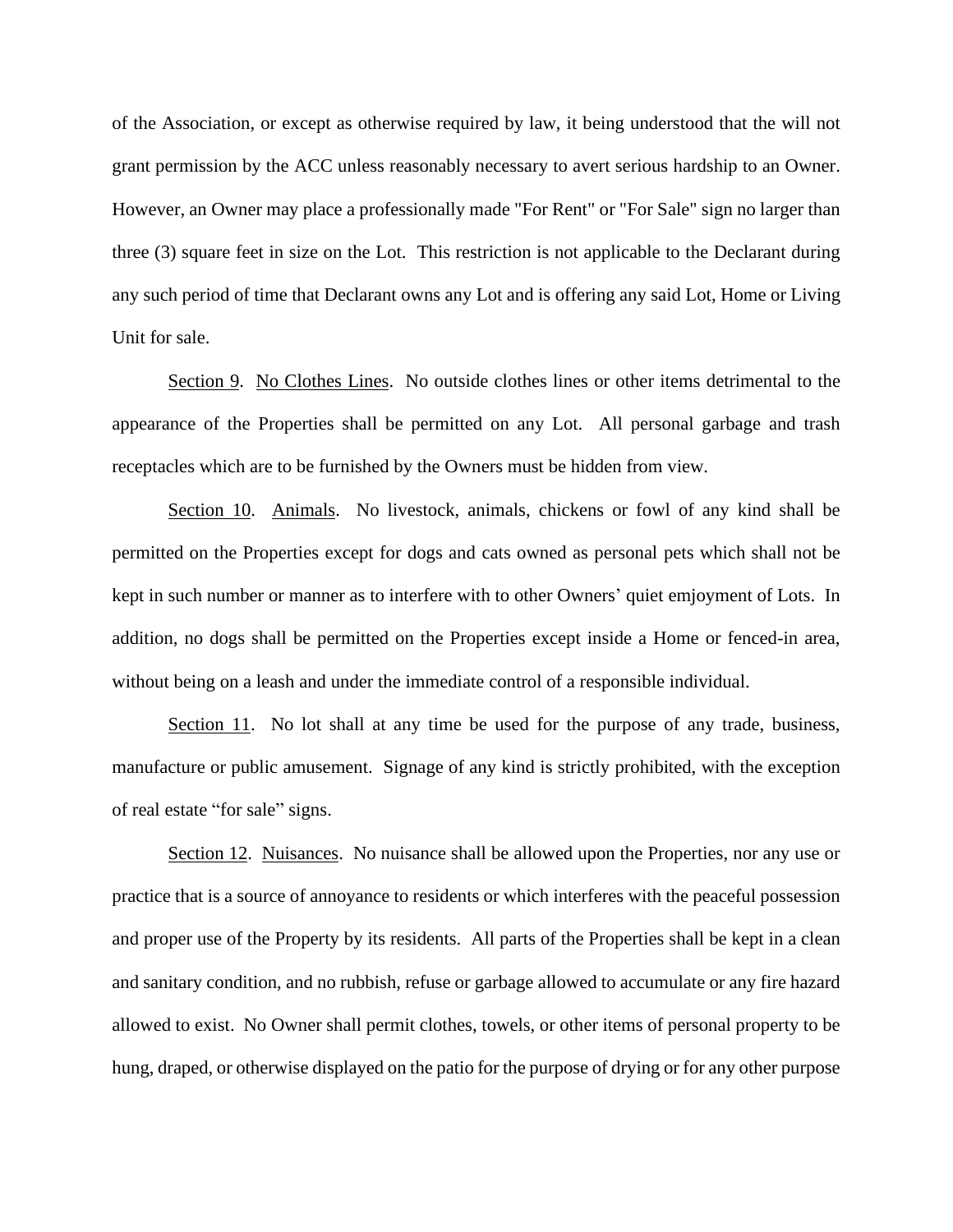in a manner which would allow said clothing, towel or other personal property to be viewed by any other person occupying or using the Properties. No Owner shall permit any noise to originate from his Home that would be an annoyance or nuisance to occupants of adjoining Lots, including, but not limited to, radios, record players, stereos, musical instruments, singing, barking of dogs, and meowing of cats.

Section 13. Lawful Use. No immoral, improper, offensive or unlawful use shall be made of the Properties nor any part thereof; and all valid laws, zoning ordinances and regulations of all governmental bodies having jurisdiction shall be observed. The responsibility of meeting the requirements of governmental bodies for maintenance, modification or repair of the Properties shall be the same as the responsibility for the maintenance and repair of the property concerned.

Section 14. Leasing. Entire Living Units may be rented provided that the Living Unit is used only as a residence; that the lease or rental period is for not less than thirty (30) consecutive days; that the Living Unit is occupied by only one family having no more members than the Living Unit is designed to accommodate; and provided that such use by the tenant or tenants does not create a nuisance. Short-term vacation rentals will be considered in accordance with the City of Ocean Springs ordinances and regulations upon prior written application to the ACC.

Section 15. Parking. No boat, boat trailer, travel trailer, house trailer, motor home, truck, tractor or commercial vehicle of any kind, or any other motor vehicle, machine, equipment or apparatus other than operating passenger automobiles, pickups and operating passenger mini-vans (vans are specifically limited to mini-vans, shall be parked or stored in any driveway or on any Lot in the subdivision. All vehicles belonging to Owners or tenants occupying any dwelling, building site or lot must be operable and not in storage and/or being repaired and must be parked in a garage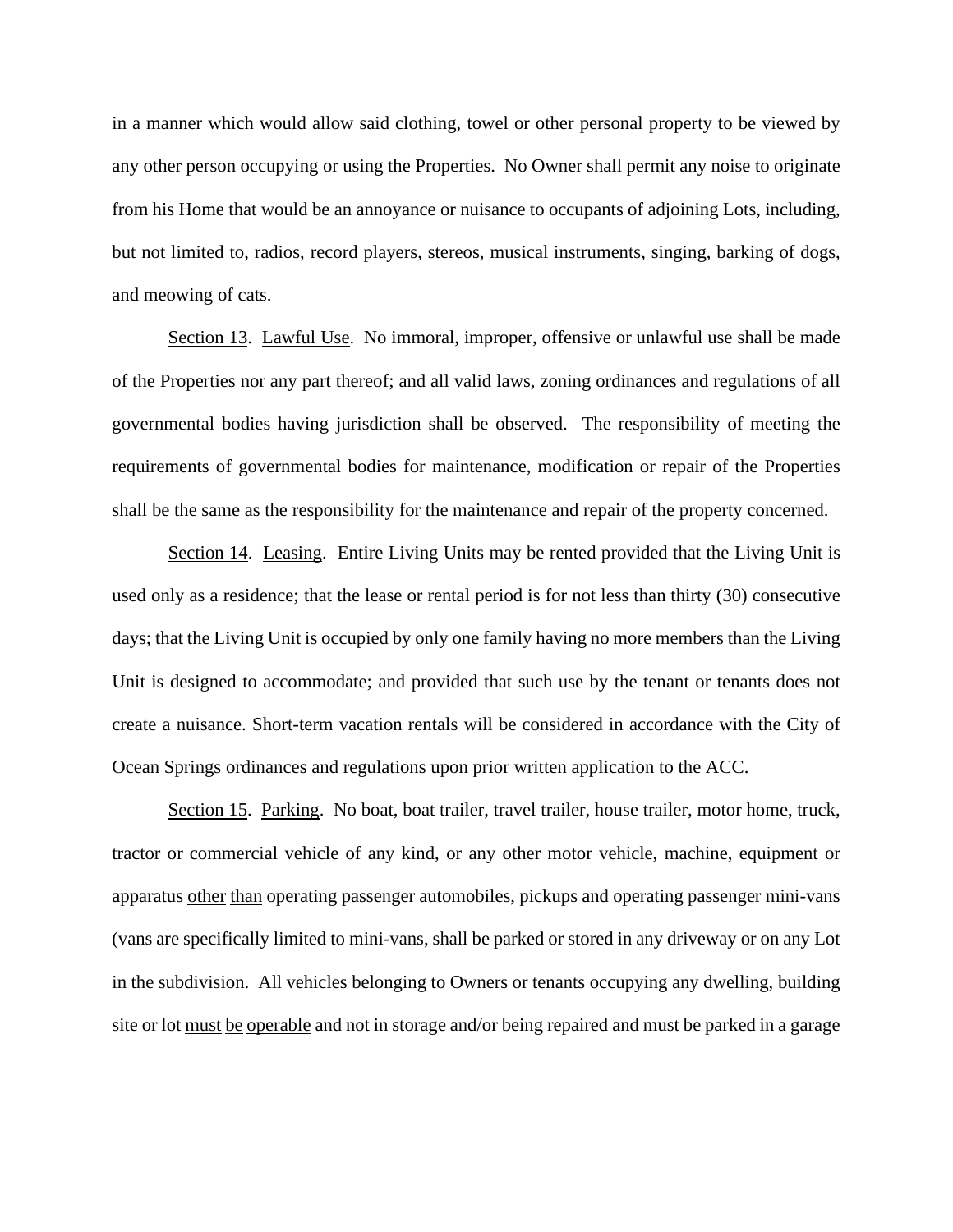or in a driveway. No concrete parking pads other than driveways shall be permitted in any front yard.

Section 16. Maintenance of Vacant Lots or Building Sites. If construction of a residential dwelling is not commenced within 24 months from the date the plat is recorded on any lot or building site, then the Owner (excluding Declarant) shall remove all underbrush and mow and maintain the lot on a regular basis. If any unimproved lot or building site is not so maintained, the Declarant or the ACC shall be empowered to maintain the lot or building site, and the cost of any such shall constitute a lien against the property. Such lien may be enforced by civil action or foreclosure proceeding against the property. Any attorneys fees or costs incurred in the enforcement or collection of any such lien or foreclosure shall be the responsibility of the violating property owner.

Section 17. Flagpoles, Antennas, Satellite Dishes, and Basketball Goals. No flagpoles, ham radio antennas, citizen band radio antennas, television antennas, or any other type of antenna shall be allowed or permitted to be erected or located or to remain on any lot or building site at any time. Any television satellite dishes erected and located on a building in the subdivision (1) shall not exceed eighteen (18) inches in diameter, (2) shall be located on the rear of the building, and (3) shall not be visible from the street. Basketball goals, posts or backboards shall not be erected, altered or permitted on any lot or building site in the subdivision or on any street right-ofway, unless the same is erected behind the dwelling, is of standard size, height and appearance, and is screened from view to the satisfaction of the Architectural Control Committee.

Section 18. Swimming Pools. All swimming pools shall be built and designed for inground use only and must be approved by the Architectural Control Committee.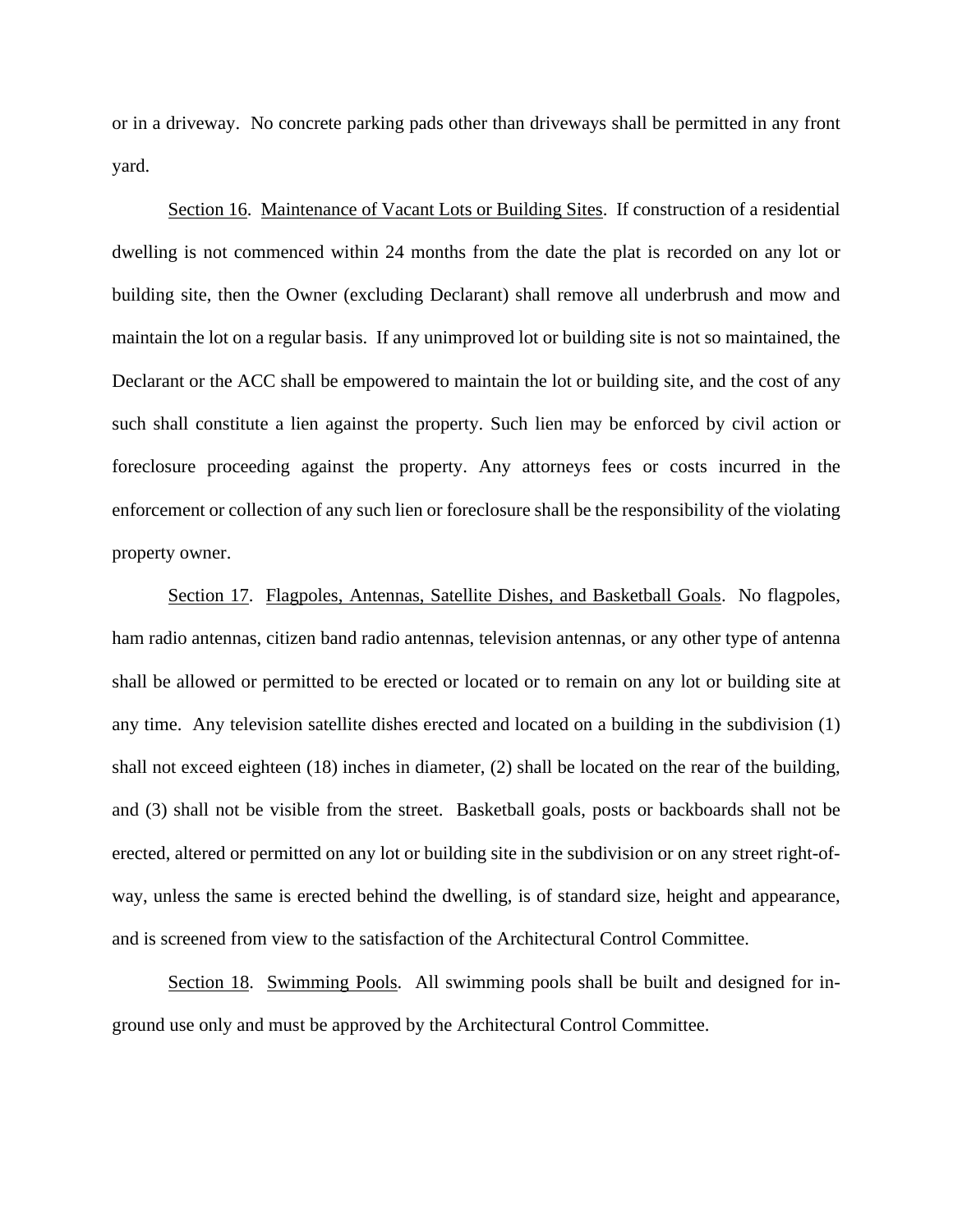Section 19. Accent and Gas Lighting. Accent lighting on the front of the house and landscaping must be lit from dusk until dawn. Also, the gas lanterns on the mailbox and house must remain lit at all times.

Section 20. Maintenance and Landscaping. Each Owner shall maintain the appearance of his or her lot or building site in high quality condition, the measure of which is within the sole discretion of the ACC, and will provide and maintain landscaping on the lot or building site. Grass, flowers and shrubbery must be kept in an orderly fashion. No bamboo hedges, plant material or hedges (excluding trees), exceeding three (3) feet in height shall be allowed within the required ten (10) front setback area.

Section 21. Adjoining Lots. If one or more lots, or one lot and all or a portion of an adjacent lot, or two or more fractional parts of adjoining lots, within the subdivision, are utilized for one single family residential purposes, the setback requirements herein shall be measured from the boundary line of the entire building site or plot being then and there utilized and devoted to the single family residence. Two fractional parts of adjacent lots may be utilized as a single family residential building site or plot, provided that no such building site or plot shall contain fewer square feet than the smallest platted lot within the subdivision nor have a width, at the building setback line, of less than the width, at the building setback line, of the smallest platted lot within the subdivision, provided that it is otherwise compliant with applicable zoning regulations of Ocean Springs.

Section 22. Reservation of Easements. Easements for the installation and maintenance of utilities and drainage facilities, for maintenance of brick entrance wall, subdivision entranceways and entrance signs, and for sidewalks are reserved as shown, noted and indicated on the recorded Plat of the subdivision and are hereby adopted as part of this Declaration.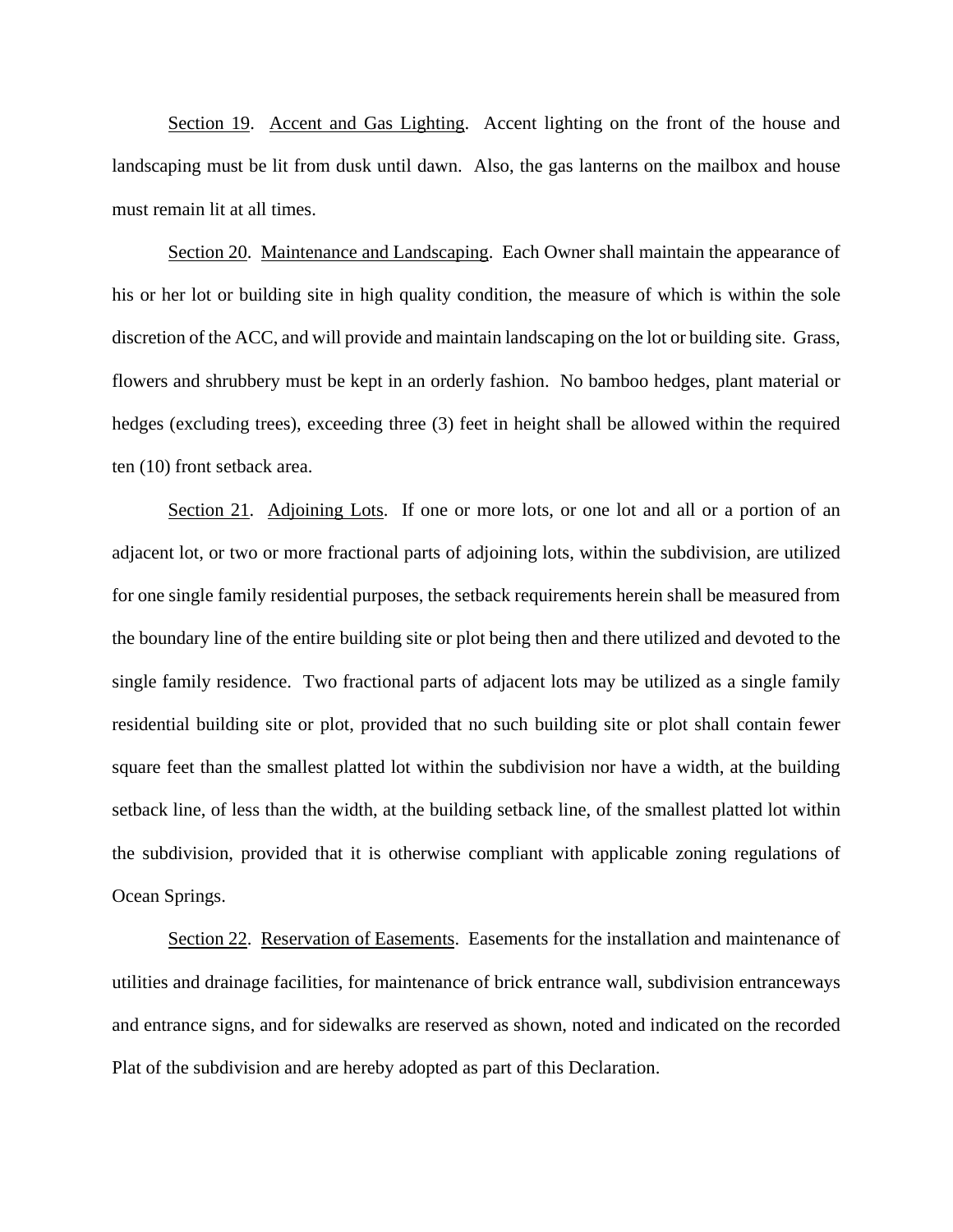Section 23. Tree Removal. In order to assure that maximum benefit of natural vegetation accrues to the owners of lots within the subdivision, trees may only be removed in accordance with the Tree Ordinance of Ocean Springs, Mississippi, and approved by the architectural review committee. However neither the declarant nor the ACC in any event be responsible for injury to any person, entity, or third party or other action associated with an owner's failure to adequately maintain their trees or other vegetation.

Section 24. Sidewalks. Sidewalks must be installed for every lot prior to occupancy of any dwelling unit, provided that five years from approval of the final subdivision plat by the Ocean Springs Board of Aldermen, the owners of any lot, or lots, for which sidewalks have not been installed shall be required to do so. In the event sidewalks are not installed, as herein prescribed, the appropriate agency of the City of Ocean Springs shall be authorized to cause to have installed said sidewalks, the cost of which shall become a special assessment against the affected property.

Section 25. Storage or Outbuildings. Only one storage or outbuilding, shall be placed, permitted or allowed on each lot. The size and design of any such outbuilding must be approved in writing by the Architectural Control Committee and must conform to all setback requirements contained in Section 2 of Article VI of these covenants and those setback requirements of Jackson County, Ocean Springs, and any other applicable government entity.

Section 26. Regulations. Reasonable regulations concerning the use of the Properties may be made from time to time by the declarant or ACC in a manner consistent with these covenants. Copies of such regulations and amendments shall be furnished by the declarant or the ACC to all Owners and residents on the Properties upon request.

Section 27. Proviso. Provided, however, that until Declarant has completed all of the contemplated improvements and closed the sale of Lots  $1 - 3$  of ROSETTI PARK, neither the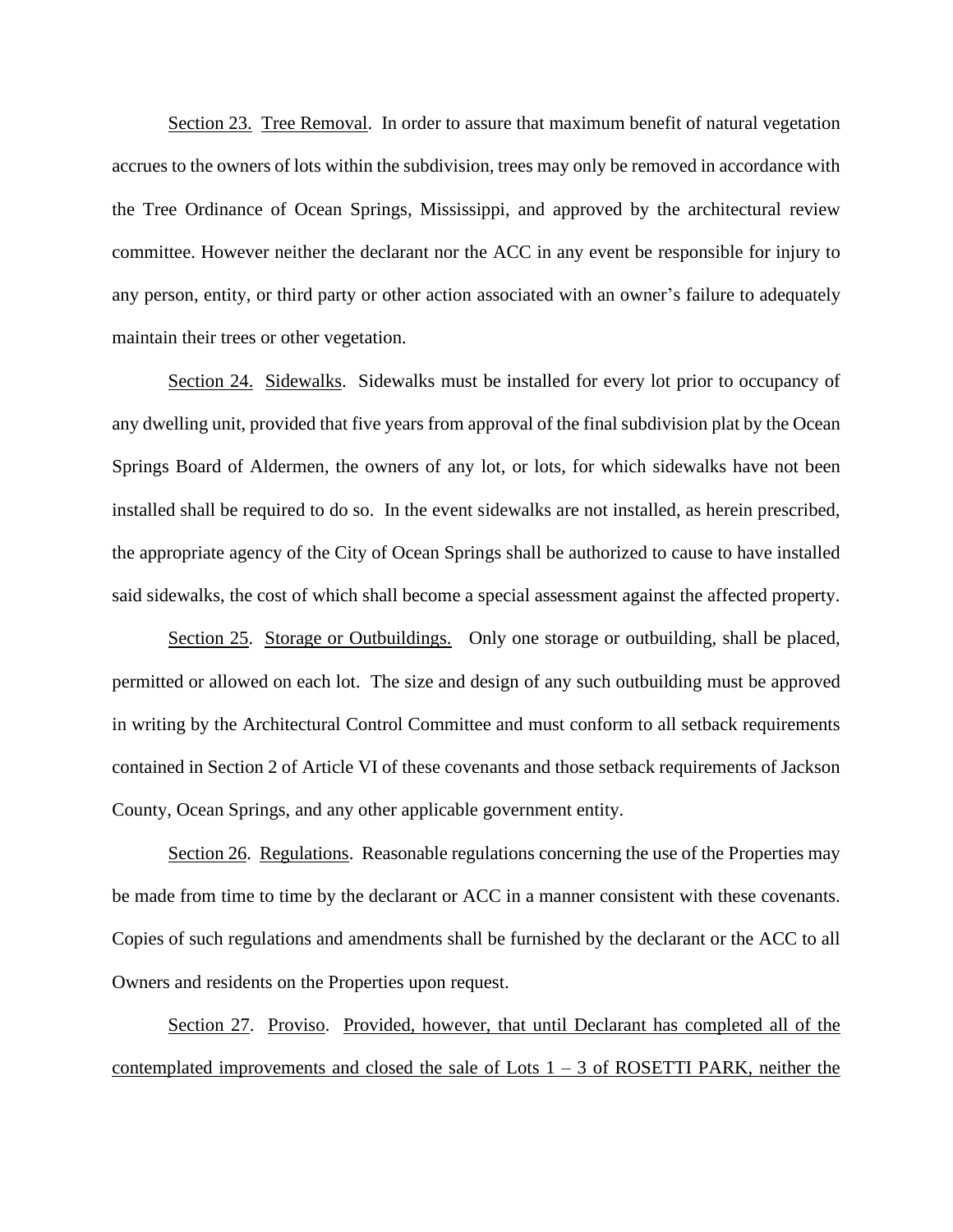Owners nor the ACC shall interfere with the completion of the contemplated improvements and the sale of the Lots by Declarant. Declarant may make such use of the unsold Lots if any, as may facilitate such completion and sale, including but not limited to maintenance of a sales office, the showing of the Properties and the display of signs.

#### ARTICLE V

#### GENERAL PROVISIONS

Section 1. Enforcement. Declarant or any Owner, shall have the right to enforce, by any proceeding at law or in equity, all restrictions, conditions, covenants, reservations, liens and charges now or hereafter imposed by the provisions of this Declaration. Failure by the the Declarant, or by any Owner to enforce any covenant or restriction herein contained shall in no event be deemed a waiver of the right to do so thereafter. In the event that a Court of competent jurisdiction shall determine that any lot owner shall have violated or have attempted intentionally or in bad faith violate any of the covenants herein, the owner of the lot or lots causing the violation upon which the violation occurs shall pay all reasonable attorney's fees, court costs, and other necessary expenses incurred by the person instituting such legal proceedings to maintain and enforce the aforesaid covenants.

Section 2. Severability. Invalidation of any one of these covenants or restrictions by judgment, court order or change in applicable law shall in no way affect any other provisions which shall remain in full force and effect.

#### Section 3. Amendment.

(a) The covenants, conditions and restrictions of this Declaration shall run with and bind the land, for a term of fifteen (15) years from the date this Declaration is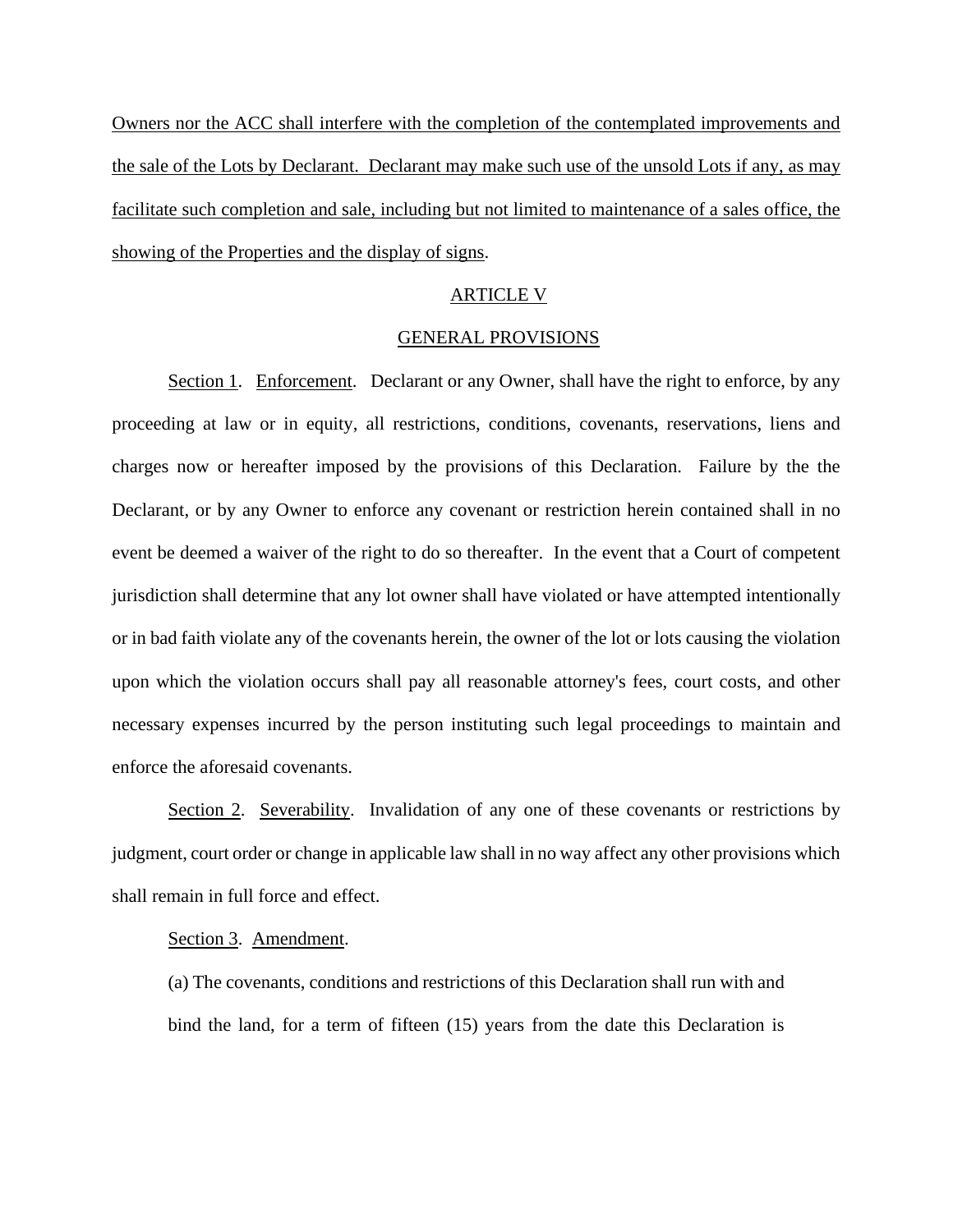recorded, after which time they shall be automatically extended for successive periods of five (5) years.

(b) This Declaration may be amended anytime during the initial fifteen (15) year period or any extensions thereof by Declarant or its nominees, provided they own at least fifty-one percent (51%) of the numbered lots in the subdivision. Subject to the terms expressed in section 26. Regulations, beginning five (5) years from the date of recordation of the Declaration and for the remainder of the initial fifteen (15) year period or any extensions, the Covenants may also be amended by the written consent of at least seventy-five percent (75%) of the Lot Owners, exclusive of their mortgagees. Any amendment must be recorded.

(c) Notwithstanding anything herein contained to the contrary, the Declarant reserves and shall have the right for a period of five (5) years from the date of the recording of these Covenants, Conditions and Restrictions to unilaterally amend this Declaration in whole or in part in order to (1) conform this Declaration to the requirements of any governmental agency, federal, state or local, (2) to conform to the requirements of any mortgage lender, or (3) to insure the reasonable development of the property; the determination of the reasonableness concerning the development of the property shall be within the sole discretion of the declarant and the ACC. The Declarant shall retain total control of the property, the development thereof, and the improvements thereon including, without limitation, plan approval, until the development is complete and all of the lots have

been sold.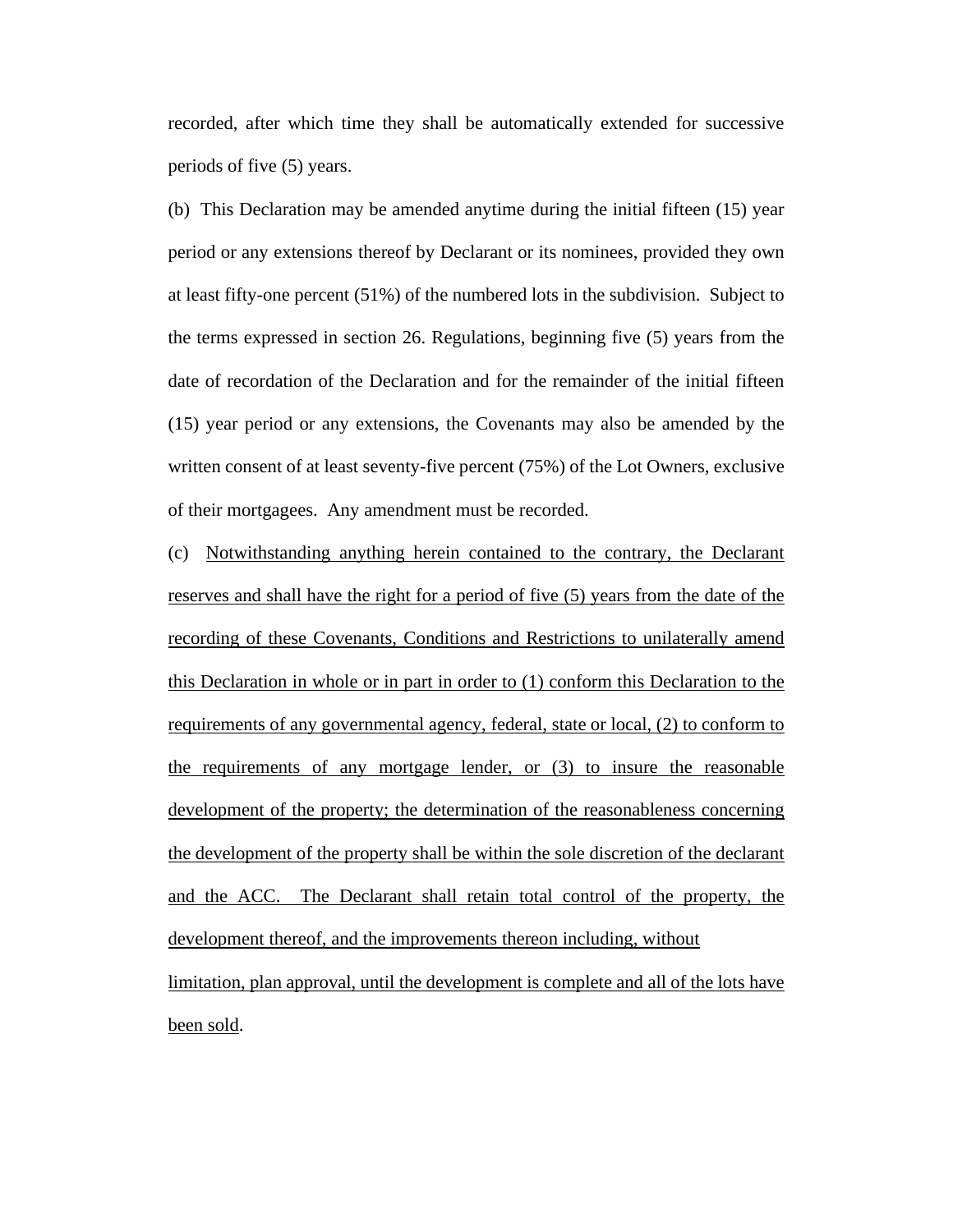# DESIGN GUIDELINES for ROSETTI PARK (To be filed upon receipt of final plat approval)

#### INTRODUCTION

Pursuant to Article II of the Declaration of Covenants, Conditions, Restrictions and Easements of Rosetti Park, the written approval of the Architectural Control Committee must be obtained before lot clearing or construction may begin on any lot. An applicant seeking such a permit is required to submit to the Declarant/Rosetti Park Architectural Control Committee an application along with a complete set of final plans and specifications. In addition to the specifications laid out in the Declarations of Covenants, Conditions and Restrictions For Rosetti Park on file in the Chancery Clerk's Office of Jackson County, the submittal should conform to the specifications detailed below and must include: (1) fencing detail, if fence is to be constructed; (2) swimming pool detail, if pool is to be constructed; (3) landscape plan including driveways, and walkways (3) construction damage deposit in the amount of \$2,000 payable to Applewhite Properties, LLC. The goal of the Rosetti Park Architectural Philosophy is to establish broad guidelines for architectural control of the homes to be constructed in Rosetti Park. This will allow each individual to express their own ideas and use their creativity to design their home and help maintain the integrity of Rosetti Park.

#### SPECIFICATIONS:

- 1. Architectural Design: Home design to reflect contemporary interpretations of Gulf Coast architectural styles such as Acadian-Creole or Craftsman with minimalistic, smooth lines, contemporary fixtures and finishes such as door and window styles, lighting, drives and walkways and must be harmonious with the natural surroundings. Exterior to incorporate natural materials and/or metal, i.e. wood, stone, slate, marble, etc. and at least one roof section must be metal, i.e. the entire roof, a porch roof, etc. No aluminum or vinyl fascia. Homes are strongly encouraged to incorporate a front porch at least eight feet in depths and with a length equal to at minimum one-third of the width of the structure. Exterior color schemes must complement the design and material of the home. An accent color may be used on trim, doors or shutters but may not be fluorescent. At least one architectural feature must be included in the plan, i.e. accent wall, water feature, etc. No one plan may be constructed more than one time in the subdivision unless there is significant change to the front elevation. Overall, artistic expression is encouraged.
- 2. Exterior Lighting: Exterior lighting to be incorporated into landscaping visible from the street and must be directed downward, diffused or of low wattage. At least one exterior gas lantern must be used on homes, must be visible from the street. All other exterior lighting must be compatible with the home's design and style and used to highlight the home's landscape and exterior features.